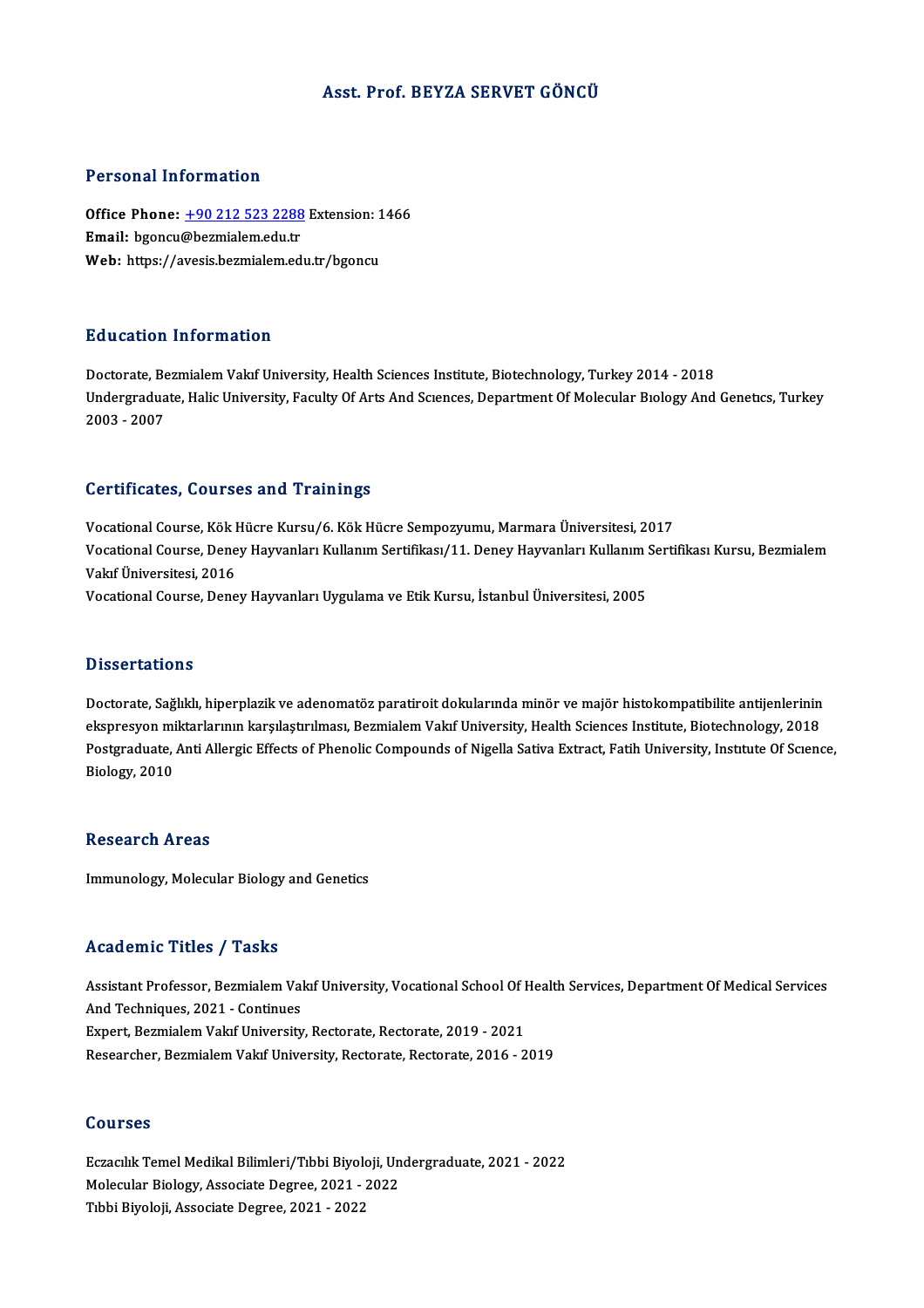### Articles Published in Journals That Entered SCI, SSCI and AHCI Indexes

- rticles Published in Journals That Entered SCI, SSCI and AHCI Indexes<br>I. HLA-DR, -DP, -DQ expression status of parathyroid tissue as a potential parathyroid donor selection<br>exitoria and review of literature criteria and review of literature<br>criteria and review of literature<br>Cangu B.S., Vuccan E. Freeu V.E. criteria and review of literature<br>Göncü B.S., Yücesan E., Ersoy Y. E., Ayşan M. E., Ozten Kandas N. Human Immunology, vol.83, no.2, pp.113-118, 2022 (Journal Indexed in SCI Expanded) Göncü B. S. , Yücesan E., Ersoy Y. E. , Ayşan M. E. , Ozten Kandas N.<br>Human Immunology, vol.83, no.2, pp.113-118, 2022 (Journal Indexed in SCI Expanded)<br>II. Biallelic loss of TRAPPC9 function links vesicle trafficking path Human Immunology, vol<br>Biallelic loss of TRAP<br>intellectual disability<br>Aslanger A. D. Göngü B intellectual disability<br>Aslanger A. D. , Göncü B. S. , Düzenli O. F. , Yücesan E., Sengenç E., Yeşil Sayın G. Journal Of Human Genetics, vol.67, no.5, pp.279-284, 2022 (Journal Indexed in SCI Expanded) Aslanger A. D. , Göncü B. S. , Düzenli O. F. , Yücesan E., Sengenç E., Yeşil Sayın G.<br>Journal Of Human Genetics, vol.67, no.5, pp.279-284, 2022 (Journal Indexed in SCI Expanded)<br>III. Xenotransplantation of Microencapsu Journal Of Human Genetics, vol.67, no.5, pp.279-2<br>Xenotransplantation of Microencapsulated<br>Autoimmune-Related Hypoparathyroidism.<br>Congu B.S., Yusssan E. Basaghu H. Cul B. Avsan Xenotransplantation of Microencapsulated Parathyroid<br>Autoimmune-Related Hypoparathyroidism.<br>Goncu B. S. , Yucesan E., Basoglu H., Gul B., Aysan E., Ersoy Y. E.<br>Experimental and clinical transplantation : official journal o Autoimmune-Related Hypoparathyroidism.<br>Goncu B. S. , Yucesan E., Basoglu H., Gul B., Aysan E., Ersoy Y. E.<br>Experimental and clinical transplantation : official journal of the Middle East Society for Organ Transplantation,<br> Goncu B. S. , Yucesan E., Basoglu H., Gul B<br>Experimental and clinical transplantation<br>2021 (Journal Indexed in SCI Expanded)<br>EVALUATION OF ERIDEMIOLOCICAL Experimental and clinical transplantation : official journal of the Middle East Society for Organ Transplantation,<br>2021 (Journal Indexed in SCI Expanded)<br>IV. EVALUATION OF EPIDEMIOLOGICAL FEATURES OF PERMANENT HYPOPARATHYR 2021 (Journal Indexed in SCI Expanded)<br>IV. EVALUATION OF EPIDEMIOLOGICAL FEATURES OF PERMANENT HYPOPARATHYROIDISM PATIENTS<br>WHILE AS A CANDIDATE OF PARATHYROID TRANSPLANTATION EVALUATION OF EPIDEMIOLOGICAL FEATURES OF PERMANENT HYPOPARATHYROIDISM PATIENTS<br>WHILE AS A CANDIDATE OF PARATHYROID TRANSPLANTATION<br>Kaya H. S. , GÖNCÜ B. S. , Karatoprak U., Duzenli O. F. , YÜCESAN E., ERSOY Y. E. , KAZANC WHILE AS A CANDIDATE OF PARATHYROID TRANSPLANTATION<br>Kaya H. S., GÖNCÜ B. S., Karatoprak U., Duzenli O. F., YÜCESAN E., ERSOY Y. E.<br>TRANSPLANT INTERNATIONAL, vol.34, pp.215, 2021 (Journal Indexed in SCI)<br>Creft survival offe Kaya H. S., GÖNCÜ B. S., Karatoprak U., Duzenli O. F., YÜCESAN E., ERSOY Y. E., KAZANCI<br>TRANSPLANT INTERNATIONAL, vol.34, pp.215, 2021 (Journal Indexed in SCI)<br>V. Graft survival effect of HLA-A allele matching parathyroid TRANSPLANT INTERNATIONAL, vol.34, pp.215, 2021 (Journal Indeptate Survival effect of HLA-A allele matching parathyroid<br>Goncu B., Salepcioglu Kaya H., Yucesan E., Ersoy Y. E. , Akcakaya A.<br>Journal of Investigative Medisine, Graft survival effect of HLA-A allele matching parathyroid allotransplantat<br>Goncu B., Salepcioglu Kaya H., Yucesan E., Ersoy Y. E. , Akcakaya A.<br>Journal of Investigative Medicine, vol.69, pp.785-788, 2021 (Journal Indexed Goncu B., Salepcioglu Kaya H., Yucesan E., Ersoy Y. E. , Akcakaya A.<br>Journal of Investigative Medicine, vol.69, pp.785-788, 2021 (Journal Indexed in SCI)<br>VI. Investigating differential miRNA expression profiling using seru Journal of Investigative Medicine, vol.69, pp.785-788, 2021 (Journ<br>Investigating differential miRNA expression profiling usi<br>potential biomarker for early prostate cancer diagnosis.<br>Hesanoğlu S. Cönsü B. S. Vüsesen E. Atea Investigating differential miRNA expression profiling using serun<br>potential biomarker for early prostate cancer diagnosis.<br>Hasanoğlu S., Göncü B. S. , Yücesan E., Atasoy S., Kayali Y., Özten Kandaş N.<br>Turkish journal of mo potential biomarker for early prostate cancer diagnosis.<br>Hasanoğlu S., Göncü B. S. , Yücesan E., Atasoy S., Kayali Y., Özten Kandaş N.<br>Turkish journal of medical sciences, vol.51, pp.1764-1774, 2021 (Journal Indexed in SCI Hasanoğlu S., Göncü B. S. , Yücesan E., Atasoy S., Kayali Y., Özten Kandaş N.<br>Turkish journal of medical sciences, vol.51, pp.1764-1774, 2021 (Journal Indexed in SCI)<br>VII. Identification and functional characterization of Turkish journal of medical sciences, vol.51, pp.1764-1774, 2021 (Journal Indexed in SCI)<br>Identification and functional characterization of a novel homozygous mutation in KCNMA1 encoding<br>voltage and calcium sensitive potass Identification and functional characterization of a no<br>voltage and calcium sensitive potassium channel is as<br>disability, cerebellar and corticospinal tract atrophy<br>vücksAN E. Consu B. S., Aslanger A. Ozsul C. Hasanoslu S. voltage and calcium sensitive potassium channel is associated with dyskinesia, epilepsy, intellectual disability, cerebellar and corticospinal tract atrophy<br>YÜCESAN E., Goncu B. S. , Aslanger A., Ozgul C., Hasanoglu S., Ye disability, cerebellar and corticospinal tract atrophy<br>YÜCESAN E., Goncu B. S. , Aslanger A., Ozgul C., Hasanoglu S., Yesil G.<br>EUROPEAN JOURNAL OF HUMAN GENETICS, vol.28, no.SUPPL 1, pp.344-345, 2020 (Journal Indexed in SC YÜCESAN E., Goncu B. S. , Aslanger A., Ozgul C., Hasanoglu S., Yesil G.<br>EUROPEAN JOURNAL OF HUMAN GENETICS, vol.28, no.SUPPL 1, pp.344-345, 2020 (Journal Indexed in SCI)<br>VIII. Expanding Clinical Phenotype of TRAPPC12-Relat EUROPEAN JOURNAL OF<br>Expanding Clinical Ph<br>Review of Literature. Expanding Clinical Phenotype of TRAPPC12-Related Childhood Encephalopathy: Two<br>Review of Literature.<br>Aslanger A., Demiral E., Sonmez-Sahin S., Guler S., Goncu B., Yucesan E., Iscan A., Saltik S., Yesil G.<br>Nauronedistries v Review of Literature.<br>Aslanger A., Demiral E., Sonmez-Sahin S., Guler S., Goncu B., Yucesan E., Iscan A., Saltik S., Yesil G.<br>Neuropediatrics, vol.51, pp.430-434, 2020 (Journal Indexed in SCI) Aslanger A., Demiral E., Sonmez-Sahin S., Guler S., Goncu B., Yucesan E., Iscan A., Saltik S., Yesil G.<br>Neuropediatrics, vol.51, pp.430-434, 2020 (Journal Indexed in SCI)<br>IX. The Effect of Intravenously Paratyroid Cell Xen Neuropediatrics, vol.51, pp.430-434, 2020 (Journal Indexed in SCI)<br>The Effect of Intravenously Paratyroid Cell Xenotransplantation in Sheep<br>Yücesan E., Goncu B., Idiz O., Ucak R., Ozdemir B., Kanımdan E., Ersoy Y. E. , Ays The Effect of Intravenously Paratyroid Cell Xenotransplantation in Sheep: As an Animal Model<br>Yücesan E., Goncu B., Idiz O., Ucak R., Ozdemir B., Kanımdan E., Ersoy Y. E. , Aysan E.<br>KAFKAS UNIVERSITESI VETERINER FAKULTESI D Yücesan E., Goncu B., Idiz O., Ucak R., Ozdemir B., Kanımdan E., Ersoy Y. E. , Aysan E.<br>KAFKAS UNIVERSITESI VETERINER FAKULTESI DERGISI, vol.26, no.6, pp.765-770, 2020 (Journal Indexed in SCI)<br>X. Differential anti-prol KAFK<br>Differ<br>cells. Differential anti-proliferative and apoptotic effects of lichen speci<br>cells.<br>Goncu B., SEVGİ E., KIZILARSLAN HANÇER Ç., Gokay G., ÖZTEN KANDAŞ N.<br>PlaS ana val 15. na 0.2020 (Jaurnal Indaved in SCI Evnanded). cells.<br>Goncu B., SEVGİ E., KIZILARSLAN HANÇER Ç., Gokay G., ÖZTEN I<br>PloS one, vol.15, no.9, 2020 (Journal Indexed in SCI Expanded)<br>Fresh Tissue Barathureid, Alletransplantation from a *Co* Goncu B., SEVGİ E., KIZILARSLAN HANÇER Ç., Gokay G., ÖZTEN KANDAŞ N.<br>PloS one, vol.15, no.9, 2020 (Journal Indexed in SCI Expanded)<br>XI. Fresh Tissue Parathyroid Allotransplantation from a Cadaveric Donor without Immunosupp PloS one, vol.15, no.9, 2020 (Journal Indexed in SCI Expanded)<br>Fresh Tissue Parathyroid Allotransplantation from a Ca<br>A 3-Year Follow-Up<br>Aysan E., YÜCESAN E., Goncu B., Idiz U. O. Fresh Tissue Parathyroid Allotransp<br>A 3-Year Follow-Up<br>Aysan E., YÜCESAN E., Goncu B., Idiz U. O.<br>AMERICAN SUPCEON vol 96 no 4, 2020. A 3-Year Follow-Up<br>Aysan E., YÜCESAN E., Goncu B., Idiz U. O.<br>AMERICAN SURGEON, vol.86, no.4, 2020 (Journal Indexed in SCI)<br>Piodegradable and biogemnatible radionague indinated n Aysan E., YÜCESAN E., Goncu B., Idiz U. O.<br>AMERICAN SURGEON, vol.86, no.4, 2020 (Journal Indexed in SCI)<br>XII. Biodegradable and biocompatible radiopaque iodinated poly-3-hydroxy butyrate: synthesis,<br>characterization and in AMERICAN SURGEON, vol.86, no.4, 2020 (Journal Indexed in<br>Biodegradable and biocompatible radiopaque iodina<br>characterization and in vitro/in vivo X-ray visibility<br>Frel A. BOSPEPC D. B. H. Harer B. Congu P. Biodegradable and biocompatible radio<br>characterization and in vitro/in vivo X-r<br>Erol A., ROSBERG D. B. H. , Hazer B., Goncu B.<br>POLYMER PULLETIN, vol 77, no 1, np 375, 286 characterization and in vitro/in vivo X-ray visibility<br>Erol A., ROSBERG D. B. H. , Hazer B., Goncu B.<br>POLYMER BULLETIN, vol.77, no.1, pp.275-289, 2020 (Journal Indexed in SCI)
- XIII. Discharging a Patient Treated With Parathyroid Allotransplantation After Having Been Hospitalized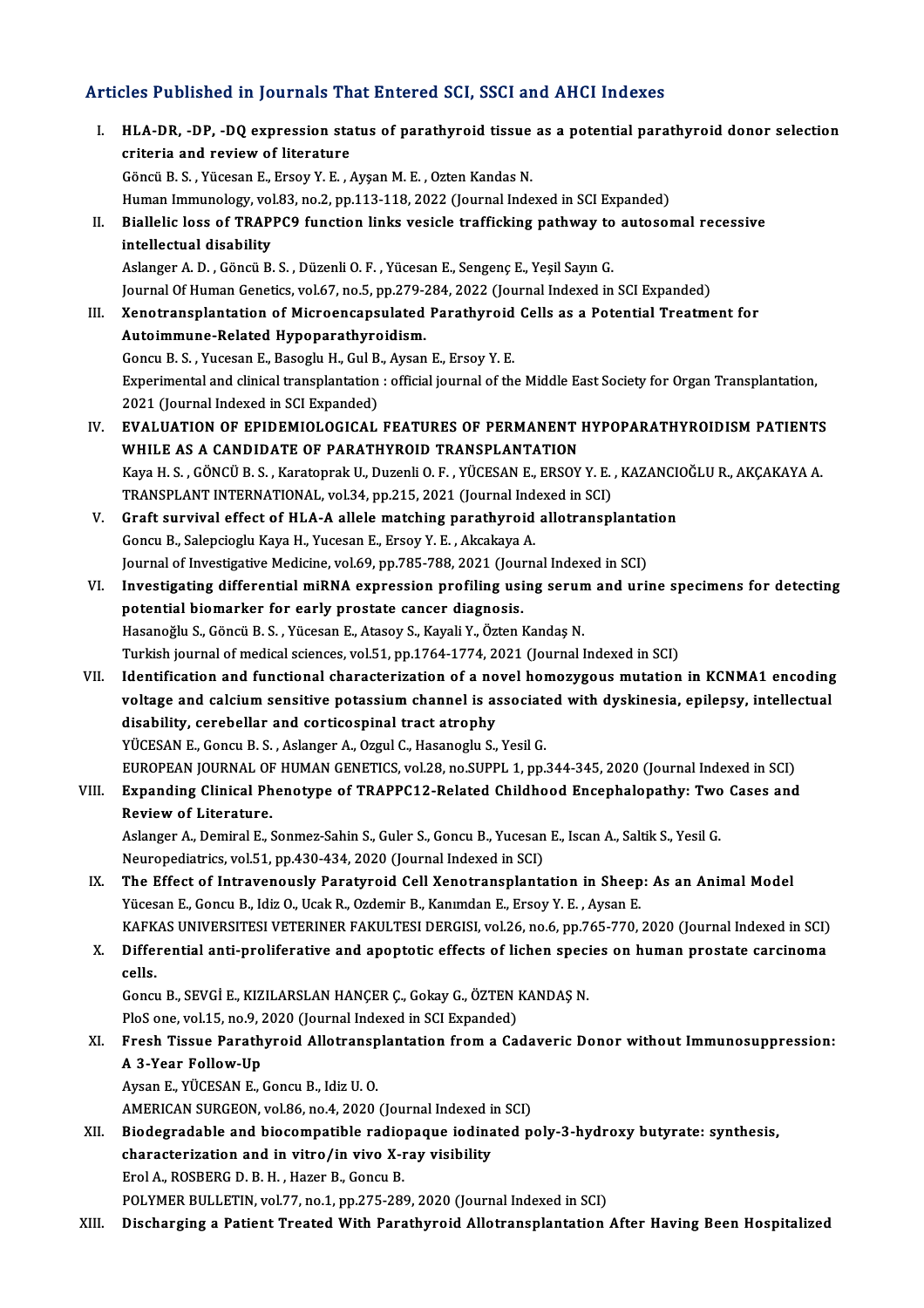for 3.5 Years With Permanent Hypoparathyroidism: A Case Report.<br>Aveap E. Yusseap E. Idia II, Copey B. **for 3.5 Years With Permanent Hy<br>Aysan E., Yucesan E., Idiz U., Goncu B.<br>Traneplantation preceedings, wel 51, .** Aysan E., Yucesan E., Idiz U., Goncu B.<br>Transplantation proceedings, vol.51, pp.3186-3188, 2019 (Journal Indexed in SCI Expanded) Aysan E., Yucesan E., Idiz U., Goncu B.<br>Transplantation proceedings, vol.51, pp.3186-3188, 2019 (Journal Indexed in SCI Expanded)<br>XIV. A COMPARATIVE STUDY OF PARATHYROID TRANSPORT SOLUTION AND UNIVERSITY OF WISCONSIN<br>S Transplantation proceedings, vol.51, pp.3186-3188, 2019 (Journal Indexed in SCI Expanded)<br>A COMPARATIVE STUDY OF PARATHYROID TRANSPORT SOLUTION AND UNIVERSITY OF WISCONS<br>SOLUTION: EFFECT ON CALCIUM-SENSING RECEPTOR AND VIT A COMPARATIVE STUDY OF PARATH<br>SOLUTION: EFFECT ON CALCIUM-SEN<br>ISCHEMIA IN PARATHYROID TISSUE<br>Congu B.S., Vusssan E. Ordamir B. Akha SOLUTION: EFFECT ON CALCIUM-SENSING RECEPTOR AND VITAMIN-D I<br>ISCHEMIA IN PARATHYROID TISSUE<br>Goncu B. S. , Yucesan E., Ozdemir B., Akbaş F., Kazancıoğlu R., Aysan E., Ersoy Y. E.<br>TRANSPLANT INTERNATIONAL .vol 33. np.177, 30 ISCHEMIA IN PARATHYROID TISSUE<br>Goncu B. S. , Yucesan E., Ozdemir B., Akbaş F., Kazancıoğlu R., Aysan E., Ersoy Y.<br>TRANSPLANT INTERNATIONAL, vol.32, pp.177, 2019 (Journal Indexed in SCI)<br>MINOR HISTOCOMRATIBILITY ANTICEN SP1 XV. MINOR HISTOCOMPATIBILITY ANTIGEN SP110: AN EVOLUTIONARY TRACE FOR PARATHYROID TRANSPLANT INTERNATIONAL, vol.32, pp.177, 2019 (Journal Indexed in SCI) MINOR HISTOCOMPATIBILITY ANTIGEN SP110: AN EVOLUTIONARY TRACE FOR<br>TISSUE<br>Göncü B. S. , Yücesan E., Idiz U. O. , Ozdemir B., Akbaş F., Aysan E., Ersoy Y. E. , Kandas N. O.<br>TRANSPLANT INTERNATIONAL .vol 32. np. 352–2019 (Jou TISSUE<br>Göncü B. S. , Yücesan E., Idiz U. O. , Ozdemir B., Akbaş F., Aysan E., Ersoy Y. E. , K<br>TRANSPLANT INTERNATIONAL, vol.32, pp.353, 2019 (Journal Indexed in SCI)<br>Misroensensulated narathureid alletransplantation in the Göncü B. S. , Yücesan E., Idiz U. O. , Ozdemir B., Akbaş F., Aysan E., Ersoy Y. E. , Kanda<br>TRANSPLANT INTERNATIONAL, vol.32, pp.353, 2019 (Journal Indexed in SCI)<br>XVI. Microencapsulated parathyroid allotransplantation in t TRANSPLANT INTERNATIONAL, vol.32, pp.353, 2019 (Journal Indexed in SCI)<br>Microencapsulated parathyroid allotransplantation in the omental tissue.<br>Yucesan E., Basoglu H., Goncu B., Akbas F., Ersoy Y. E. , Aysan E. Microencapsulated parathyroid allotransplantation in the omental tissu<br>Yucesan E., Basoglu H., Goncu B., Akbas F., Ersoy Y. E. , Aysan E.<br>Artificial organs, vol.43, pp.1022-1027, 2019 (Journal Indexed in SCI Expanded)<br>Comp Yucesan E., Basoglu H., Goncu B., Akbas F., Ersoy Y. E. , Aysan E.<br>Artificial organs, vol.43, pp.1022-1027, 2019 (Journal Indexed in SCI Expanded)<br>XVII. Comparison of the efficacy of low-level laser therapy and photodynami Artifi<br>Com<sub>l</sub><br>rats Comparison of the efficacy of low-level laser therapy and photodynamic th<br>rats.<br>Alinca S.B. , Saglam E., ÖZTEN KANDAŞ N., Okcu O., YILMAZ N., Goncu B., Doğan M. A.<br>Lasers in medical science, yal 24, no 7, nn 1482-1401-2010 rats.<br>Alinca S. B. , Saglam E., ÖZTEN KANDAŞ N., Okcu O., YILMAZ N., Goncu B., Doğan M. A.<br>Lasers in medical science, vol.34, no.7, pp.1483-1491, 2019 (Journal Indexed in SCI Expanded)<br>Achieving the balance: Binhagia effec Alinca S. B., Saglam E., ÖZTEN KANDAŞ N., Okcu O., YILMAZ N., Goncu B., D<br>Lasers in medical science, vol.34, no.7, pp.1483-1491, 2019 (Journal Index<br>XVIII. Achieving the balance: Biphasic effects of genistein on PC-3 cells Lasers in medical science, vol.34, no.7, pp.1483-1491, 20<br>Achieving the balance: Biphasic effects of genistei:<br>Terzioglu-Usak S., Yildiz M. T. , Goncu B., Ozten-Kandas N.<br>JOUPMAL OF FOOD PJOCHEMISTPV, vol.43, no.8, 2019 (L Achieving the balance: Biphasic effects of genistein on PC-3 cells<br>Terzioglu-Usak S., Yildiz M. T. , Goncu B., Ozten-Kandas N.<br>JOURNAL OF FOOD BIOCHEMISTRY, vol.43, no.8, 2019 (Journal Indexed in SCI)<br>Importance of HJ A ty Terzioglu-Usak S., Yildiz M. T. , Goncu B., Ozten-Kandas N.<br>JOURNAL OF FOOD BIOCHEMISTRY, vol.43, no.8, 2019 (Journal Indexed in SCI)<br>XIX. Importance of HLA typing, PRA and DSA tests for successful parathyroid allotranspla JOURNAL OF FOOD BIOCHEMISTRY, vol.43, no.8, 2019 (Journ<br>Importance of HLA typing, PRA and DSA tests for succ<br>Yucesan E., Goncu B., Ozdemir B., Idiz O., Ersoy Y. E. , Aysan E.<br>Immunobiology vol.224, np.485, 489, 2019 (Journ Importance of HLA typing, PRA and DSA tests for successful parathyre<br>Yucesan E., Goncu B., Ozdemir B., Idiz O., Ersoy Y. E. , Aysan E.<br>Immunobiology, vol.224, pp.485-489, 2019 (Journal Indexed in SCI Expanded)<br>HJ A Class J Yucesan E., Goncu B., Ozdemir B., Idiz O., Ersoy Y. E. , Aysan E.<br>Immunobiology, vol.224, pp.485-489, 2019 (Journal Indexed in SCI Expanded)<br>XX. HLA Class I Expression Changes in Different Types of Cultured Parathyroid Cel Immunobiology, vol.224, pp.485-489, 2019 (Journal Indexed in SCI Expanded) Experimental and clinical transplantation: official journal of the Middle East Society for Organ Transplantation, Goncu B., Yucesan E., Aysan E., Kandas N.<br>Experimental and clinical transplantation<br>2019 (Journal Indexed in SCI Expanded)<br>A Now Transport Solution for Porath XXI. A New Transport Solution for Parathyroid Allotransplantation: Effects on Cell Viability and Calcium-<br>Sensing Receptors. 2019 (Journal Indexe<br>A New Transport S<br>Sensing Receptors.<br>Congu B. Vussen E GoncuB.,YucesanE.,OzdemirB.,BasogluH.,KandasN.O. ,Akbas F.,AysanE. Biopreservation and biobanking, vol.16, no.4, pp.278-284, 2018 (Journal Indexed in SCI Expanded) Goncu B., Yucesan E., Ozdemir B., Basoglu H., Kandas N. O. , Akbas F., Aysan E.<br>Biopreservation and biobanking, vol.16, no.4, pp.278-284, 2018 (Journal Indexed in SCI Expanded)<br>XXII. Magnetic nanoparticle-mediated gene the Biopreservation and biobanki<br>Magnetic nanoparticle-mec<br>Basoglu H., Goncu B., Akbas F.<br>Cangar gang tharany, yol 25, n Magnetic nanoparticle-mediated gene therapy to induce Fas apoptosis pa<br>Basoglu H., Goncu B., Akbas F.<br>Cancer gene therapy, vol.25, pp.141-147, 2018 (Journal Indexed in SCI Expanded)<br>Fresh tissue persthureid alletraperlanta Basoglu H., Goncu B., Akbas F.<br>Cancer gene therapy, vol.25, pp.141-147, 2018 (Journal Indexed in SCI Expanded)<br>XXIII. Fresh tissue parathyroid allotransplantation with short-term immunosuppression: 1-year follow-up. YUCESAN E., GONCU B., Basoglu H., KANDAS N. O., Ersoy Y. E., Akbas F., Aysan E. Fresh tissue parathyroid allotransplantation with short-term immuno<br>YUCESAN E., GONCU B., Basoglu H., KANDAS N. O. , Ersoy Y. E. , Akbas F., Aysan l<br>Clinical transplantation, vol.31, no.11, 2017 (Journal Indexed in SCI Exp YUCESAN E., GONCU B., Basoglu H., KANDAS N. O., Ersoy Y. E., Akbas F., Aysan E.<br>Clinical transplantation, vol.31, no.11, 2017 (Journal Indexed in SCI Expanded)<br>XXIV. PARATHYROID ALLOTRANSPLANTATION FROM CADAVERIC DONOR: CA Clinical transplantation, vol.31, no.11, 2017 (Journal Indexed in SCI Expanded)<br>PARATHYROID ALLOTRANSPLANTATION FROM CADAVERIC DONOR: CASE<br>GONCU B. S., TOKA C. K., OZDEMIR B., taşcı Y., YUCESAN E., Kazancioglu R., AYSAN E. PARATHYROID ALLOTRANSPLANTATION FROM CADAVERIC DONOR: CASE STUDY<br>GONCU B. S., TOKA C. K., OZDEMIR B., taşcı Y., YUCESAN E., Kazancioglu R., AYSAN E.<br>TRANSPLANT INTERNATIONAL, vol.30, pp.377, 2017 (Journal Indexed in SCI) GONCU B. S., TOKA C. K., OZDEMIR B., taşcı Y., YUCESAN E., Kazancioglu R., AYSAN E.<br>TRANSPLANT INTERNATIONAL, vol.30, pp.377, 2017 (Journal Indexed in SCI)<br>XXV. NEW TRANSPORT SOLUTION FOR PARATHYROID ALLOTRANSPLANTATION<br>CO TRANSPLANT INTERNATIONAL, vol.30, pp.377, 2017 (Journal Indexed in SCI)<br>NEW TRANSPORT SOLUTION FOR PARATHYROID ALLOTRANSPLANTATION<br>GONCU B. S. , OZDEMIR B., Basoglu H., KANDAS N. O. , Akbas F., TOKA C. K. , YUCESAN E., Kaz NEW TRANSPORT SOLUTION FOR PARATHYROID ALLOTRANSPLANTATION<br>GONCU B. S., OZDEMIR B., Basoglu H., KANDAS N. O., Akbas F., TOKA C. K., YUCESA<br>TRANSPLANT INTERNATIONAL, vol.30, pp.396-397, 2017 (Journal Indexed in SCI)<br>Antibac GONCU B. S. , OZDEMIR B., Basoglu H., KANDAS N. O. , Akbas F., TOKA C. K. , YUC<br>TRANSPLANT INTERNATIONAL, vol.30, pp.396-397, 2017 (Journal Indexed in SXVI.<br>XXVI. Antibacterial Activity of the Seeds of Hyoscyamus niger L. TRANSPLANT INTERNATIONAL, vol.30, pp.396-397, 2017 (Journal Indexed in SCI)<br>Antibacterial Activity of the Seeds of Hyoscyamus niger L. (Henbane)<br>Dulger B., Goncu B., Gucin F. Antibacterial Activity of the Seeds of Hyoscyamus niger L. (Henbane)<br>Dulger B., Goncu B., Gucin F.<br>ASIAN JOURNAL OF CHEMISTRY, vol.22, no.9, pp.6879-6883, 2010 (Journal Indexed in SCI)<br>Antifungal Activity of Seeds of Hyosc XXVII. Antifungal Activity of Seeds of Hyoscyamus niger L. (Henbane) Against Some Clinically Relevant<br>Fungal Pathogens ASIAN JOURNAL OF<br>Antifungal Activity<br>Fungal Pathogens<br>Pulgar B. Hagisglu A

Dulger B., Hacioglu N., Goncu B., Gucin F.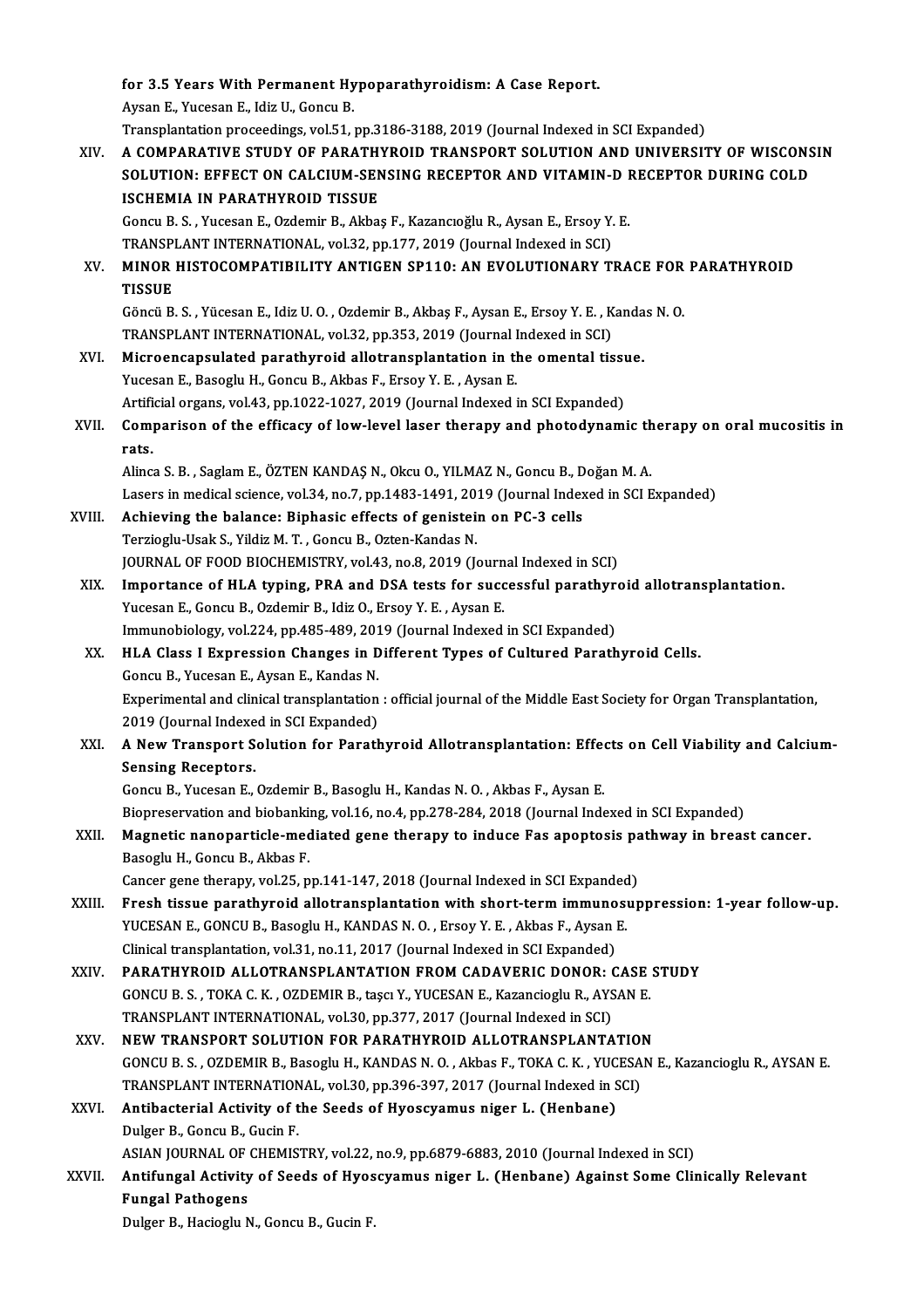### Articles Published in Other Journals

rticles Published in Other Journals<br>I. Mikroenkapsülasyon Sisteminin Aljinat-Hücre Süspansiyon Yoğunluğuna Bağlı Hızlarının<br>Değerlendirilmesi nse i asistoa il.<br>Mikroenkapsülasy<br>Değerlendirilmesi Mikroenkapsülasyon Sisteminin Aljinat-Hücre Süspansiyon Yoğunluğuna Bağl<br>Değerlendirilmesi<br>Düzenli Ö.F., GÖNCÜ B.S., YÜCESAN E., Salepçioğlu Kaya H., ERSOY Y. E. , AKÇAKAYA A.<br>Sağlık Bilimlerinde İleri Arastırmalar Dergisi

<mark>Değerlendirilmesi</mark><br>Düzenli Ö. F. , GÖNCÜ B. S. , YÜCESAN E., Salepçioğlu Kaya H., ERSOY Y. E. , AKÇAKAYA A<br>Sağlık Bilimlerinde İleri Araştırmalar Dergisi, 2021 (Other Refereed National Journals)<br>Fyaluation of Barathyroid

- Sağlık Bilimlerinde İleri Araştırmalar Dergisi, 2021 (Other Refereed National Journals)<br>II. Evaluation of Parathyroid Transplantation Waiting Duration of Hypoparathyroidism Patients Selepcioğlu H., Göncü B.S., Karatoprak U., Düzenli Ö. F., Yücesan E., Kazancıoğlu R., Ersoy Y. E., Akçakaya A. Evaluation of Parathyroid Transplantation Waiting Duration of Hypoparathyroidism Pat<br>Selepcioğlu H., Göncü B. S. , Karatoprak U., Düzenli Ö. F. , Yücesan E., Kazancıoğlu R., Ersoy Y. E. , Akça<br>Sağlık Hizmetleri ve Eğitimi Selepcioğlu H., Göncü B. S. , Karatoprak U., Düzenli Ö. F. , Yücesan E., Kazancıoğlu R., Ersoy Y. E. , Akçakaya A.<br>Sağlık Hizmetleri ve Eğitimi Derisi, vol.5, no.2, pp.48-52, 2021 (National Refreed University Journal)<br>III.
- Sağlık Hizmetleri ve Eğitimi Derisi, vol.5, no.2, pp.48-5<br>Hücre Mikroenkapsülasyonunda Manuel ve Kap<br>Yüzdesine Bağlı Verimliliğinin Karşılaştırılması<br>Düzenli Ö.F., Cângü B.S., Vüsesen E. Salangieğlu Kay Hücre Mikroenkapsülasyonunda Manuel ve Kapsülasyon Sisteminin Hücr<br>Yüzdesine Bağlı Verimliliğinin Karşılaştırılması<br>Düzenli Ö. F. , Göncü B. S. , Yücesan E., Salepçioğlu Kaya H., Ersoy Y. E. , Akçakaya A.<br>Evnerimed vel 11. Yüzdesine Bağlı Verimliliğinin Karşılaştırılması<br>Düzenli Ö. F. , Göncü B. S. , Yücesan E., Salepçioğlu Kaya H., Ersoy Y. E. , Akçakaya A.<br>Experimed, vol.11, no.3, pp.162-169, 2021 (Other Refereed National Journals) Düzenli Ö. F. , Göncü B. S. , Yücesan E., Salepçioğlu Kaya<br>Experimed, vol.11, no.3, pp.162-169, 2021 (Other Refer<br>IV. COVID-19 Tanısında Protein Temelli Yaklaşımlar

# Experimed,<br>COVID-19<br>GÖNCÜ B. S.<br>Istanbul Uni

GÖNCÜ B. S.<br>Istanbul University Institute of Health Sciences Journal of Advanced Research in Health Sciences, vol.3, no.1, pp.31-GÖNCÜ B. S.<br>Istanbul University Institute of Health Science<br>39, 2020 (Other Refereed National Journals)<br>Periferik kan mononükleer büsrelerin n

## V. Periferik kan mononükleer hücrelerin primer paratiroit dokusu hücreleri ile ko-kültürünün verimliliği 39, 2020 (O<br>Periferik k<br>verimliliği<br><sup>Vücesan F</sup> verimliliği<br>Yücesan E., Göncü B. S. , Hasanoglu S.<br>Sağlık Bilimlerinde İleri Araştırmalar Dergisi, vol.3, no.1, pp.5-12, 2020 (National Refreed University Journal)<br>HT20 Hüsre Hattında Sirkadiyan Bitme Bağlı Can İfadesinin

Yücesan E., Göncü B. S., Hasanoglu S.

VI. HT29 Hücre Hattında Sirkadiyen Ritme Bağlı Gen İfadesinin Kontrolünde Referans Gen Farklılığının Sağlık Bilimlerinde İleri Araşt<br>HT29 Hücre Hattında Sirk<br>Senkronizasyondaki Rolü<br>Göngü B.S., Östürk D HT29 Hücre Hattınd<br>Senkronizasyondak<br>Göncü B.S., Öztürk D.<br>Ergincen Üniversitesi I

Erzincan Üniversitesi Fen Bilimleri Enstitüsü Dergisi, vol.12, no.3, pp.1370-1380, 2020 (Other Refereed National Iournals) Göncü B. S<br>Erzincan (Journals)<br>UT 29 Ke Erzincan Üniversitesi Fen Bilimleri Enstitüsü Dergisi, vol.12, no.3, pp.1370-1380, 2020 (Other Refereed Na<br>Journals)<br>VII. HT-29 Kolon Kanser Hücre Hattında Senkronizasyon Başlatıcıların Sirkadiyen Ritimdeki Rolü<br>Östürk

# Journals)<br><mark>HT-29 Kolon Kanse</mark><br>Öztürk D., Göncü B. S.<br><sup>Lğdın Üniversitesi Fen</sup> HT-29 Kolon Kanser Hücre Hattında Senkronizasyon Başlatıcıların Sirkadiyen Ritimdeki R<br>Öztürk D., Göncü B. S.<br>Iğdır Üniversitesi Fen Bilimleri Enstitüsü Dergisi, vol.9, no.4, 2019 (Other Refereed National Journals)<br>Perstin

Öztürk D., Göncü B. S.<br>Iğdır Üniversitesi Fen Bilimleri Enstitüsü Dergisi, vol.9, no.4, 2019 (Other Refereed National Journals)<br>VIII. Paratiroit Nakli İmmünolojisi

AyşanM.E. ,GöncüB.S. ,YücesanE. Paratiroit Nakli İmmünolojisi<br>Ayşan M. E. , Göncü B. S. , Yücesan E.<br>Türkiye Klinikleri, İmmünoloji ve Alerji, vol.12, no.1, pp.31-38, 2019 (National Refreed University Journal)<br>Efficesu of venetraneplantation without immu

- IX. Efficacy of xenotransplantation without immunosuppression in rats<br>KANIMDAN E., YÜCESAN E., Goncu B., Ozdemir B., Idiz O., ERSOY Y. E., AKBAŞ F., Aysan E. Türkiye Klinikleri, İmmünoloji ve Alerji, vol.12, no.1, pp.31-38, 2019 (National Refreed Ur<br>Efficacy of xenotransplantation without immunosuppression in rats<br>KANIMDAN E., YÜCESAN E., Goncu B., Ozdemir B., Idiz O., ERSOY Y. CUKUROVAMEDICAL JOURNAL,vol.44,no.3,pp.782-787,2019 (Journal Indexed inESCI) KANIMDAN E., YÜCESAN E., Goncu B., Ozdemir B., Idiz O., ERSOY Y. E. , AKBAŞ F., Aysan E.<br>CUKUROVA MEDICAL JOURNAL, vol.44, no.3, pp.782-787, 2019 (Journal Indexed in ESCI)<br>X. Yücesan E., Göncü B. S. , Başoğlu H., Özten Kan
- CUKUROVA MEDICAL JOURNAL, vol.44, no.3, pp.782-787, 2019 (Journal Indexed in ESCI)<br>Yücesan E., Göncü B. S. , Başoğlu H., Özten Kandaş N., Kanımdan E., Akbaş F., Ersoy Y. E. , Ayşan E.<br>Akdeniz Tıp Dergisi / Akdeniz Medical X. Yücesan E., Göncü B. S. , Başoğlu H., Özten Kandaş N., Kanımdan E., Akbaş F., Erso<br>Akdeniz Tıp Dergisi / Akdeniz Medical Journal , pp.1122, 2018 (National Refreed<br>XI. Mikroenkapsüle edilen paratiroid hücrelerinin in-vit
- Akdeniz Tıp Dergisi / Akdeniz Medical Journal , pp.1122, 2018 (National Refreed University Jou<br>Mikroenkapsüle edilen paratiroid hücrelerinin in-vitro optimizasyonu<br>YUCESAN E., BAŞOĞLU H., GONCU B. S. , ÖZTEN KANDAŞ N., ERS XI. Mikroenkapsüle edilen paratiroid hücrelerinin in-vitro optimizasyonu<br>YUCESAN E., BAŞOĞLU H., GONCU B. S., ÖZTEN KANDAŞ N., ERSOY Y. E., AKBAŞ F., AYŞAN M. E. Dicle Tip Dergisi, pp.373-380, 2017 (Other Refereed National Journals)

## XII. Parathyroid Allotransplantation Without Continuous Immunosupression: Prospective Clinical Series<br>on 44 Cases Parathyroid Allotransplantation Without Continuous Immunosupression: Prospective Clinical Series<br>on 44 Cases<br>Ayşan M. E. , Ercan C., Akbaş F., Kesgin Toka C., Özten Kandaş N., Başoğlu H., Taşçı Y., Göncü B. S. , Özdemir B.

on 44 Cas<br>Ayşan M. E<br>Y. E. , et al.<br>Türkiye Kl Ayşan M. E. , Ercan C., Akbaş F., Kesgin Toka C., Özten Kandaş N., Başoğlu H., Taşçı Y., Göncü B. S. , Özdem<br>Y. E. , et al.<br>Türkiye Klinikleri Sağlık Bilimleri Dergisi, vol.9, no.3, pp.61-69, 2016 (Other Refereed National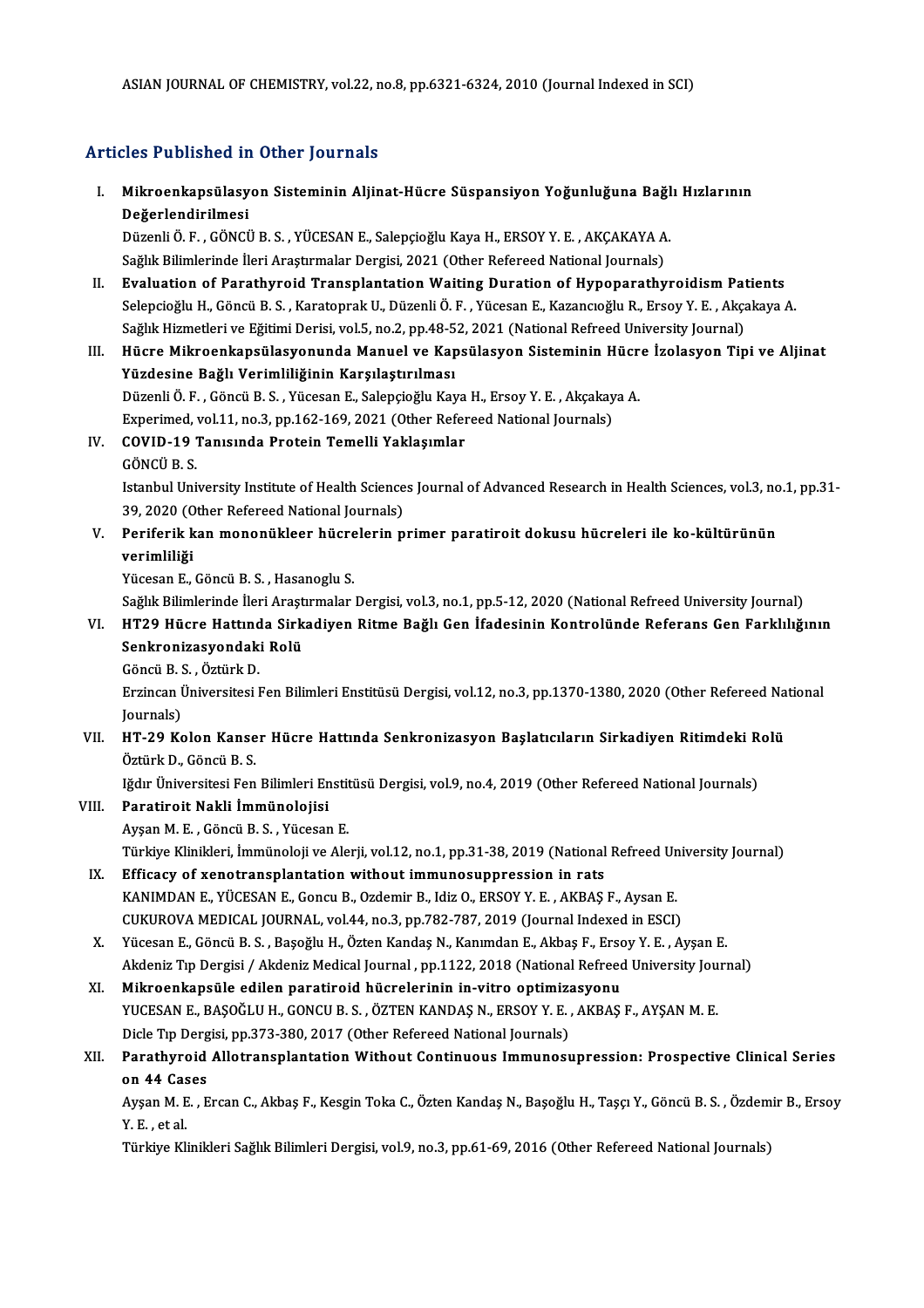### Books&Book Chapters

ooks & Book Chapters<br>I. Organ-Organoid Kültürleri ve Güncel Yaklaşımlar<br> Göngü B S to & Door<br>Organ-Org<br>Göncü B. S.<br>in: Moleküle Organ-Organoid Kültürleri ve Güncel Yaklaşımlar<br>Göncü B. S.<br>in: Moleküler Biyoloji Güncel Araştırma Teknikleri, Sinem Fırtına, Editor, Ema Tıp Kitabevi, Ankara, pp.199-222,

Göncü<br>in: Mo<br>2022<br>Miero in: Moleküler Biyoloji Güncel Araştırma Teknikleri, Sinem Fırtına, Editor, Ema Tıp Kitab<br>2022<br>II. Microencapsulation and its clinical applications by using different alginates<br>6 Sangi B. S. Vüssen F

2022<br>II. Microencapsulation and its clinical applications by using different alginates<br>Göncü B. S. , Yücesan E.

Microencapsulation and its clinical applications by using different alginates<br>Göncü B. S. , Yücesan E.<br>in: Nano- and Micro-Encapsulation Techniques and Applications, Prof. Nedal Abu-Thabit, Editor, IntechOpen,<br>London.nn.1. Göncü B. S. , Yücesan E.<br>in: Nano- and Micro-En<br>London, pp.1-12, 2021

# London, pp.1-12, 2021<br>Refereed Congress / Symposium Publications in Proceedings

- efereed Congress / Symposium Publications in Proceedings<br>I. Housekeeping gene and protein expression changes in CCD1079Sk cell line during passages<br>Dürenliğ F. VÜCESAN E. CÖNCÜ B.S. Housekeeping gene and protein ex<br>Düzenli Ö. F. , YÜCESAN E., GÖNCÜ B. S.<br>European Human Constics Virtual Cont Housekeeping gene and protein expression changes in CCD10<br>Düzenli Ö. F. , YÜCESAN E., GÖNCÜ B. S.<br>European Human Genetics Virtual Conference 2021, 28 August 2021<br>CCD 1070Sk Hügne Hattuade Beference Con Değisiminin Bessi ( Düzenli Ö. F. , YÜCESAN E., GÖNCÜ B. S.<br>European Human Genetics Virtual Conference 2021, 28 August 2021<br>II. CCD-1079Sk Hücre Hattında Referans Gen Değişiminin Pasaj Süresince Takibi<br>Düzenli Ö. E., Vücesan E. Göncü B. S
- European Human Genetics Virtual Continue CCD-1079Sk Hücre Hattında Refe<br>Düzenli Ö. F. , Yücesan E., Göncü B. S.<br>O. Ulusel Meleküler Biyeleji ve Biyeta Düzenli Ö. F. , Yücesan E., Göncü B. S.<br>9. Ulusal Moleküler Biyoloji ve Biyoteknoloji Kongresi, İstanbul, Turkey, 19 - 20 December 2020, pp.45-46
- I I. organel patolojisi ile ilişkili trappopatiler: TRAPPC4, TRAPPC6B, TRAPPC9, TRAPPC11 genleri ile 9. Ulusal Moleküler Biyoloji ve Biyoteknoloji Kongresi, İstanan olan olguların klinik ve moleküler sonuçları<br>ilişkili olan olguların klinik ve moleküler sonuçları<br>ASLANGERA D. YÜCESAN E. GÖNCÜ B.S. YESLI G. organel patolojisi ile ilişkili trappopatiler: TRA<br>ilişkili olan olguların klinik ve moleküler sonuç<br>ASLANGER A. D. , YÜCESAN E., GÖNCÜ B. S. , YEŞİL G.<br>14 Ulusal Tıbbi Censtil: Konstesi "Uluslararsa Katılın ilişkili olan olguların klinik ve moleküler sonuçları<br>ASLANGER A. D. , YÜCESAN E., GÖNCÜ B. S. , YEŞİL G.<br>14.Ulusal Tıbbi Genetik Kongresi "Uluslararası Katılımlı", Turkey, 20 November 2020, vol.31 ASLANGER A. D. , YÜCESAN E., GÖNCÜ B. S. , YEŞİL G.<br>14.Ulusal Tıbbi Genetik Kongresi "Uluslararası Katılımlı", Turkey, 20 November 2020, vol.31<br>IV. Identification and functional characterization of a novel homozygous mutat
- 14.Ulusal Tıbbi Genetik Kongresi "Uluslararası Katılımlı", Turkey, 20 November 2020, vol.31<br>Identification and functional characterization of a novel homozygous mutation in KCNMA1 encoding<br>voltage and calcium sensitive pot Identification and functional characterization of a no<br>voltage and calcium sensitive potassium channel is as<br>disability, cerebellar and corticospinal tract atrophy<br><sup>Vücccon E. Côngü B. Aslanger A. D. Özgül C. Hasanoğlu S. </sup> voltage and calcium sensitive potassium channel is associated with dyskinesia, epilepsy, intellectual<br>disability, cerebellar and corticospinal tract atrophy<br>Yücesan E., Göncü B., Aslanger A. D. , Özgül C., Hasanoğlu S., Ye Conference of the European-Society-of-Human-Genetics (ESHG), 6 - 09 September 2020, vol.28, pp.204-205 Yücesan E., Göncü B., Aslanger A. D. , Özgül C., Hasanoğlu S., Yeşil Sayın G.<br>Conference of the European-Society-of-Human-Genetics (ESHG), 6 - 09 September 2020, vol.28, pp<br>V. Bi-allelic Variant in NALCN Cause Autosomal Re
- Conference of the European-Society-of-Human-Genetics (ESHG), 6 09 September 2020, vol.28, pp.20<br>Bi-allelic Variant in NALCN Cause Autosomal Recessive Neurodevelopmental Disorder<br>Süsgün S., Yücesan E., Göncü B. S. , Kına Bi-allelic Variant in NALCN Cause Autosomal Recessive Neurodevelopme<br>Süsgün S., Yücesan E., Göncü B. S. , Kına Ü. Y. , Hasanoğlu S., Özgül C., Çalık M., Özbe<br>"Uluslararası Katılımlı" 14. Ulusal Tıbbi Genetik Kongresi, 20 -Süsgün S., Yücesan E., Göncü B. S. , Kına Ü. Y. , Hasanoğlu S., Özgül C., Çalık M., Özbek U., Uğur İşeri S. A.<br>"Uluslararası Katılımlı" 14. Ulusal Tıbbi Genetik Kongresi, 20 - 22 November 2020<br>21. PS-01: Zamana bağlı evero
- "Ulusla<br>PS-01<br>etkisi PS-01: Zamana bağlı everolimus uygulamasının d<br>etkisi<br>Öztürk D., Göncü B.S. , Öztürk N., Pala Kara Z., Okyar A.<br>25 Hlucel Fermekaleji Kargresi, Avdın Turkay 2, 07 M **etkisi**<br>Öztürk D., Göncü B. S. , Öztürk N., Pala Kara Z., Okyar A.<br>25. Ulusal Farmakoloji Kongresi, Aydın, Turkey, 3 - 07 November 2019

VII. Kalsiyum ve D Vitamini Metabolizmasında Görevli Transkripsiyon Faktörlerin Kültüre Edilen 25. Ulusal Farmakoloji Kongresi, Aydın, Turkey, 3 - 07 November 2019<br>Kalsiyum ve D Vitamini Metabolizmasında Görevli Transkripsiyon Faktö<br>Paratiroit Dokularındaki Etkinliklerinin Paratiroit Nakil Sürecine Etkisi<br><sup>Vücccon E</sup> Kalsiyum ve D Vitam<br>Paratiroit Dokuların<br>Yücesan E., Göncü B. S.<br>16 Ulucel Tıbbi Biyoloi Yücesan E., Göncü B. S.<br>16. Ulusal Tıbbi Biyoloji ve Genetik Kongresi, Muğla, Turkey, 27 - 30 October 2019, pp.1

VIII. Alfa-L-Gluronik Asit İçeren Ultrasaf Aljinat Kullanılarak Mikroenkapsüle Edilen Paratiroit 16. Ulusal Tıbbi Biyoloji ve Genetik Kongr<br>Alfa-L-Gluronik Asit İçeren Ultrasaf .<br>Hücrelerinin Zenotransplantasyonu<br><sup>Vücccon E. Cöngü B. S</sup> Alfa-L-Gluronik Asit<br>Hücrelerinin Zenotra<br>Yücesan E., Göncü B. S.<br>20 Uluslararası Katılım

20.UluslararasıKatılımlıUlusalBiyoteknolojiKongresi,Ankara,Turkey,10 -12October 2019,pp.105

- Yücesan E., Göncü B. S.<br>20. Uluslararası Katılımlı Ulusal Biyoteknoloji Kongresi, Ankara, Turkey, 10 12 October 2019, pp.105<br>1X. A Comparative Study of Parathyroid Transport Solution and University of Wisconsin Solution: 20. Uluslararası Katılımlı Ulusal Biyoteknoloji Kongresi, Ankara, Turkey, 10 - 12 October 2019, pp.105<br>A Comparative Study of Parathyroid Transport Solution and University of Wisconsin Solution: Effe<br>on Calcium-sensing Rec A Comparative Study of Parathyroid Transport Solution and Universi<br>on Calcium-sensing Receptor and Vitamin-D Receptor During Cold Ise<br>Göncü B., Yücesan E., Özdemir B., Akbaş F., Kazancıoglu R., Ayşan E., Ersoy Y. E.<br>Congre on Calcium-sensing Receptor and Vitamin-D Receptor During Cold Ischemia in Parathyroid Tissue<br>Göncü B., Yücesan E., Özdemir B., Akbaş F., Kazancıoglu R., Ayşan E., Ersoy Y. E.<br>Congress of the European Society for Organ Tra Göncü B., Yücesan E., Özd<br>Congress of the Europea<br>15 - 18 September 2019<br>Minor histosomnatibil Congress of the European Society for Organ Transplantation (ESOT), 19th Annual Meeting, Kober<br>15 - 18 September 2019<br>X. Minor histocompatibility antigen sp110: an evolutionary trace for parathyroid tissue<br>Côngi B. S. Viice
- 15 18 September 2019<br>X. Minor histocompatibility antigen sp110: an evolutionary trace for parathyroid tissue<br>Göncü B. S. , Yücesan E., İdiz U. O. , Özdemir B., Akbaş F., Ayşan E., Ersoy Y. E. , Özten Kandaş N.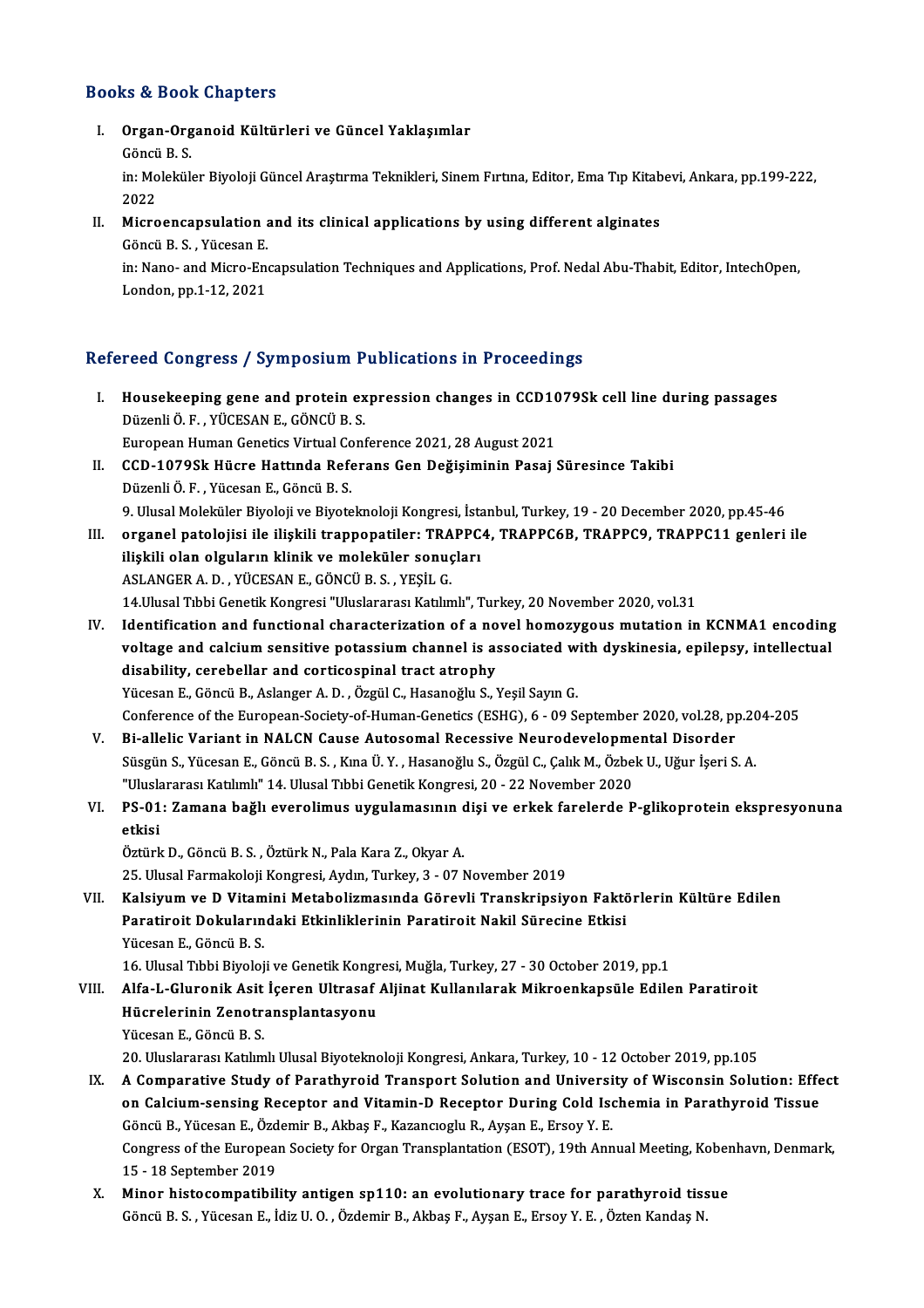Congress of the European Society for Organ Transplantation (ESOT), 19th Annual Meeting, Kobenhavn, Denmark,<br>15, 18 September 2019, vol 32, np.353 Congress of the European Society for Or<br>15 - 18 September 2019, vol.32, pp.353<br>HJ A slass II protein and mBNA sup Congress of the European Society for Organ Transplantation (ESOT), 19th Annual Meeting, Kol<br>15 - 18 September 2019, vol.32, pp.353<br>XI. HLA class II protein and mRNA expression profiles in cultured parathyroid tissues<br>Câneü 15 - 18 September 2019, vol.32, pp.353

| XI.    | HLA class II protein and mRNA expression profiles in cultured parathyroid tissues                              |
|--------|----------------------------------------------------------------------------------------------------------------|
|        | Göncü B., Kandas N., Atasoy S., Ozdemir B., Yücesan E., Basoglu H., Akbaş F., Aysan E.                         |
|        | 51st Conference of the European-Society-of-Human-Genetics (ESHG) in conjunction with the European Meeting on   |
|        | Psychosocial Aspects of Genetics (EMPAG), Milan, Italy, 16 - 19 June 2018, vol.27, pp.907-908                  |
| XII.   | Sülforafanın İnsan Böbrek Kanser Hücre Hattında Apoptotik etkisi                                               |
|        | Gökay G., Göncü B. S., Atasoy S., Dağ A., Temel B.                                                             |
|        | II. Uluslararası Multidisipliner Akademik Çalışmalar Sempozyumu, İstanbul, Turkey, 16 - 17 November 2018,      |
|        | pp.197                                                                                                         |
| XIII.  | Paratiroit Hücrelerinin Mükroenkapsülasyonu ve Nakil Yöntemi                                                   |
|        | Göncü B. S., Yücesan E., Başoğlu H., Ayşan E.                                                                  |
|        | 10. Aziz Sancar DETAE Günleri, İstanbul, Turkey, 29 - 30 November 2018                                         |
| XIV.   | Paratiroit Hücrelerinin Mikroenkapsülasyonu ve Nakil Yöntemi                                                   |
|        | Göncü B. S., Yücesan E., Başoğlu H., Ayşan E.                                                                  |
|        | 10. Aziz Sancar DETAE Günleri, İstanbul, Turkey, 29 - 30 November 2018, pp.1                                   |
| XV.    | Kadavra Vericiden Alınan Taze Dokunun İmmunsupresyonsuz Paratiroit Allotransplantasyonu: 3                     |
|        | Yıllık Takibi                                                                                                  |
|        | Kanımdan E., Göncü B. S., Özdemir B., Yücesan E., Ayşan E.                                                     |
|        | X. Aziz Sancar DETAE Günleri, İstanbul, Turkey, 29 - 30 November 2018, pp.1                                    |
| XVI.   | Kriyopreserve Edilen Paratiroid Hücrelerinin Ototransplantasyonu                                               |
|        | İdiz U.O., Ayşan E., Yücesan E., Göncü B.S., Özdemir B.                                                        |
|        | 17. Medikal Cerrahi Endokrinolojisi Mezuniyet Sonrası Eğitim Kursu, Antalya, Turkey, 1 - 04 November 2018      |
| XVII.  | Paratiroit Allo Naklinde İmmünolojik Değerlendirme Testlerinin Önemi Var Mı?                                   |
|        | Göncü B. S., Kesgin Toka C., Özdemir B., Kanımdan E., Yücesan E., Ayşan E.                                     |
|        | Transplantasyon '18. Türkiye Organ Nakli Kuruluşları Koordinasyon Derneği XII. Kongresi, Trabzon, Turkey, 18 - |
|        | 21 October 2018, pp 1                                                                                          |
| XVIII. | HLA class II protein and mRNA expression profiles in cultured parathyroid tissues                              |
|        | Göncü B. S., ÖZTEN KANDAŞ N., Özdemir B., YÜCESAN E., BAŞOĞLU H., AKBAŞ F., Ayşan E.                           |
|        | European Human Genetics Conference, 16 - 19 June 2018                                                          |
| XIX.   | Comparison of The Efficacy of Low Level Laser Therapy and Photodynamic Theraphy on Oral                        |
|        | <b>Mucositis in Rats</b>                                                                                       |
|        | Bayer Alınca S., Sağlam E., Özten Kandaş N., Okçu O., Yılmaz N., Göncü B. S. , Doğan M. A.                     |
|        | 12th IAOMS-ACBID Joint Congress, Antalya, Turkey, 9 - 13 May 2018, pp.98                                       |
| XX.    | Paratiroit Hücre İzolasyonunda Enzimatik ve Mekanik İzolasyon Yöntemlerinin Karşılaştırılması                  |
|        | Kasan K., Karatoprak U., Göncü B. S., Yücesan E., Ayşan E.                                                     |
|        | 1. Sağlık Bilimleri ve Yaşam Kongresi, Burdur, Turkey, 2 - 05 May 2018, pp.1                                   |
| XXI.   | Paratiroit Hücre Naklinde Serum Fizyolojik ve Alıcının Kan Serumu Verimliliğinin İn Vitro                      |
|        | Karşılaştırılması                                                                                              |
|        | Karatoprak U., Kasan K., Göncü B. S., Yücesan E., Ayşan E.                                                     |
|        | 1. Sağlık Bilimleri ve Yaşam Kongresi, Burdur, Turkey, 2 - 05 May 2018, pp.1                                   |
| XXII.  | Bezmialem Taşıma Solüsyonu'nun Soğuk İskemi Süresince Verimliliğinin Paratiroit Hücreleri                      |
|        | Incelenerek Belirlenmesi                                                                                       |
|        | Göncü B. S., Yücesan E., Özdemir B., Kesgin Toka C., Başoğlu H., Özten Kandaş N., Akbaş F., Ayşan E.           |
|        | 19. Uluslararası Katılımlı Ulusal Biyoteknoloji Kongresi, Eskişehir, Turkey, 1 - 03 December 2017              |
| XXIII. | Paratiroit Hücrelerinin İn Vitro Mikroenkapsülasyonu                                                           |
|        | GONCU B. S., YUCESAN E., HÜSEYİNBAŞ Ö., BAŞOĞLU H., ÖZTEN KANDAŞ N., AKBAŞ F., AYŞAN M. E.                     |
|        | 19. Uluslararası Katılımlı Ulusal Biyoteknoloji Kongresi, Eskişehir, Turkey, 1 - 03 December 2017              |
| XXIV.  | Ameliyat sonrası gelişen peritoneal yapışıklığın önlenmesinde sodyum aljinat ve saf aljinat                    |
|        | etkinliğinin enflamasyon açısından incelenmesi                                                                 |
|        | Göncü B. S., Yığman S., Başoğlu H., Yücesan E., Özten Kandaş N., Akbaş F., Ayşan M. E.                         |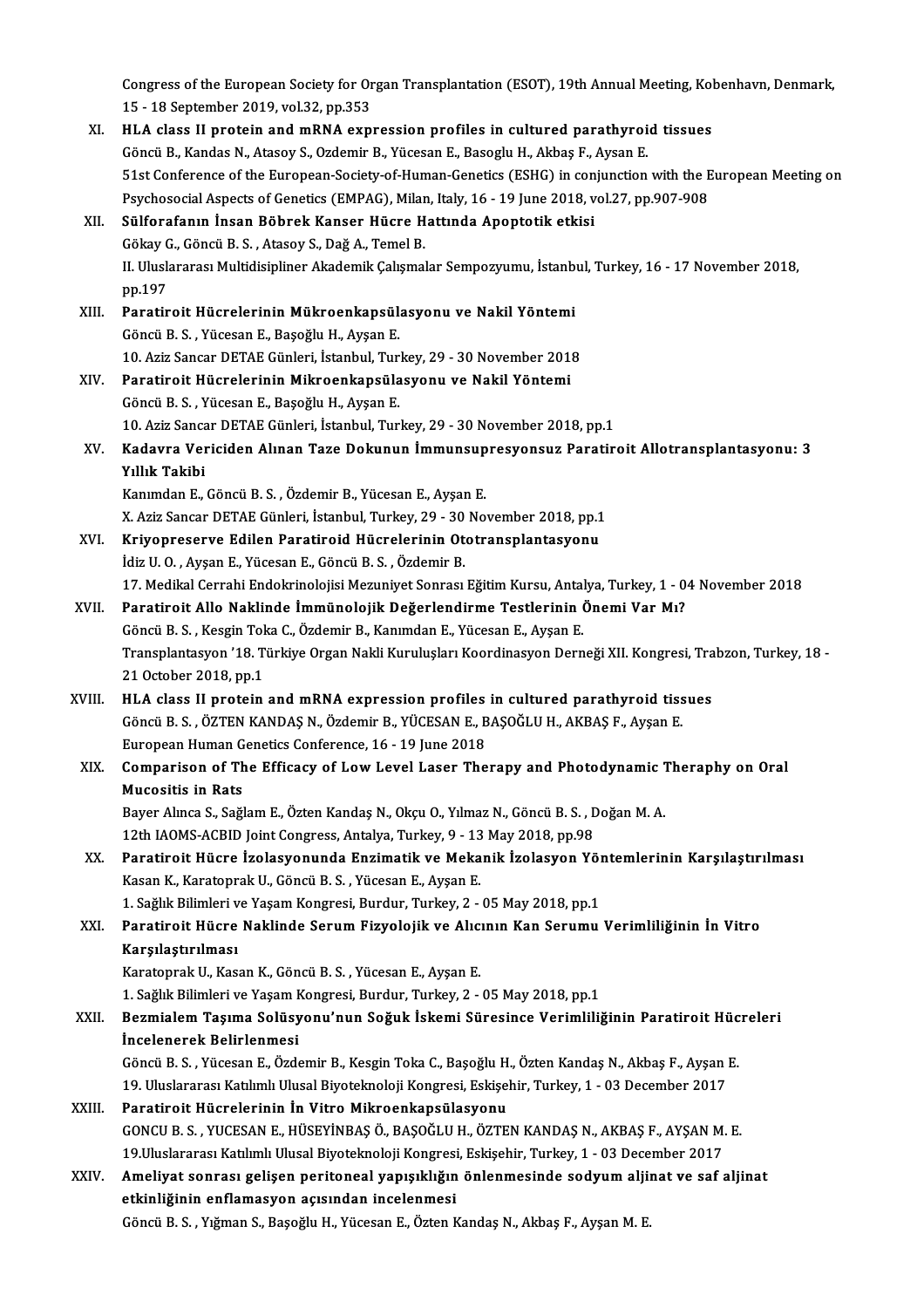15. Ulusal Tıbbi Biyoloji ve Genetik Kongresi, Muğla, Turkey, 26 - 29 October 2017, pp.143<br>Diz ostasantuitlarinde sitekinlerin nallarinin belirlenmesi ve adav biyobelirtes s

15. Ulusal Tıbbi Biyoloji ve Genetik Kongresi, Muğla, Turkey, 26 - 29 October 2017, pp.143<br>XXV. Diz osteoartritlerinde sitokinlerin rollerinin belirlenmesi ve aday biyobelirteç araştırılması<br>Atesey S. Göngü B. S. Gürke 15. Ulusal Tıbbi Biyoloji ve Genet<br>Diz osteoartritlerinde sitokin<br>Atasoy S., Göncü B. S. , Gürkan V.<br>YV. ULUSAL TIPPİ PİYOLOU VE G Diz osteoartritlerinde sitokinlerin rollerinin belirlenmesi ve aday biyobelirteç araştırılmas<br>Atasoy S., Göncü B. S. , Gürkan V.<br>XV. ULUSAL TIBBİ BİYOLOJİ VE GENETİK KONGRESİ, Muğla, Turkey, 26 - 29 October 2017, pp.130-13 Atasoy S., Göncü B. S. , Gürkan V.<br>XV. ULUSAL TIBBİ BİYOLOJİ VE GENETİK KONGRESİ, Muğla, Turkey, 26 - 29 October 2017, pp.130-131<br>XXVI. Prostat Kanseri Hastalarında Kan ve İdrar Örneklerinde MikroRNA Düzeylerinin Karşı

XV. ULUSAL TIBBİ BİYOLOJİ VE GENETİK KONGRESİ, Muğla, Turkey, 26 - 29 October 2017, pp.130-131<br>Prostat Kanseri Hastalarında Kan ve İdrar Örneklerinde MikroRNA Düzeylerinin Karşılaştı<br>Hasanoglu S., Göncü B. S. , Yücesan E., Prostat Kanseri Hastalarında Kan ve İdrar Örneklerinde MikroRNA Düzeylerinin Karşı<br>Hasanoglu S., Göncü B. S. , Yücesan E., Kayalı Y., Özten Kandaş N.<br>6. Ulusal Moleküler Biyoloji ve Biyoteknoloji Kongresi, Adana, Turkey, 5

### XXVII. NEW TRANSPORT SOLUTION FOR PARATHYROIDALLOTRANSPLANTATION (FR) (NFR) 6. Ulusal Moleküler Biyoloji ve Biyoteknoloji Kongresi, Adana, Turkey, 5 - 07 October 2017, pp.93<br>NEW TRANSPORT SOLUTION FOR PARATHYROIDALLOTRANSPLANTATION (FR) (NFR)<br>Goncu B. S. , Ozdemır B., Başoğlu H., Özten Kandaş N., N<br>Go<br>E. Goncu B. S. , Ozdemır B., Başoğlu H., Özten Kandaş N., Akbaş F., Keskin Toka C., Yucesan E., Kazancıoğlu R., Ayş<br>E.<br>18th Congress of theEuropean Society for Organ Transplantation, Barcelona, Spain, 24 - 27 September 2017,<br> E.<br>18th Congress of theEuropean Society for Organ Transplantation, Barcelona, Spain, 24 - 27 September 2017,<br>pp.396-397

XXVIII. Parathyroid Allotransplantation From Cadaveric Donor: Case Study pp.396-397<br>Parathyroid Allotransplantation From Cadaveric Donor: Case Study<br>Göncü B. S. , Kesgin Toka C., Özdemir B., Taşçı Y., Yücesan E., Kazancıoğlu R., Ayşan E.<br>Congress of the European Society for Organ Transplantatio Congress of the European Society for Organ Transplantation (ESOT), 18th Annual Meeting, Barcelona, Spain, 24 -<br>27 September 2017, vol.30, pp.377 Göncü B. S. , Kesgin Toka C., Özdemi<br>Congress of the European Society fo<br>27 September 2017, vol.30, pp.377<br>Megnetia papapartiale mediated Congress of the European Society for Organ Transplantation (ESOT), 18th Annual Meeting, B<br>27 September 2017, vol.30, pp.377<br>XXIX. Magnetic nanoparticle mediated gene transfer to induce apoptosis in cancer cells<br>Basesiu H.

# 27 September 2017, vol.30, pp.3<br>Magnetic nanoparticle media<br>Basoglu H., GONCU B., AKKAS F.<br>10th UIDAP Congress / 11th FP. Magnetic nanoparticle mediated gene transfer to induce apoptosis in cancer cells<br>Basoglu H., GONCU B., AKKAS F.<br>19th IUPAB Congress / 11th EBSA Congress, Edinburgh, Saint Helena, 16 - 20 July 2017, vol.46<br>Yonlis Katlanmayl

Basoglu H., GONCU B., AKKAS F.<br>19th IUPAB Congress / 11th EBSA Congress, Edin<br>XXX. Yanlış Katlanmayla Ölüm: Prion Hastalıkları<br>Göncü B. S. , Erol A. 19th IUPAB Congre<br>**Yanlış Katlanmay**<br>Göncü B. S. , Erol A.<br>13. Hural Biyaloji Ö

13.UlusalBiyolojiÖğrenciKongresi, İzmir,Turkey,20 -23 September 2006,pp.50

### Göncü B. S. , Erol A.<br>13. Ulusal Biyoloji Öğrenci Kongresi, İzmir, Turkey, 20 - 23 September 2006, pp.50<br>XXXI. Glycina mas (Soya) Doku Kültürlerine, Farklı Miktarda Uygulanan ve Sitokin Hormonlarının<br>Rajanarasyana Olan 13. Ulusal Biyoloji Öğrenci Kol<br>Glycina mas (Soya) Doku I<br>Rejenerasyona Olan Etkisi<br><sup>Erol A</sup> Göngü B S Glycina mas (Soy<br>Rejenerasyona O<br>Erol A., Göncü B. S.<br>12. Ulusal Biyoloji ( Rejenerasyona Olan Etkisi<br>Erol A., Göncü B. S.<br>13. Ulusal Biyoloji Öğrenci Kongresi, İzmir, Turkey, 20 - 23 September 2006, pp.49<br>Zar Linitlerinin Anermal birilmesi Senusu Olan Kelitsel İnsan Hastalıklar

## Erol A., Göncü B. S.<br>13. Ulusal Biyoloji Öğrenci Kongresi, İzmir, Turkey, 20 - 23 September 2006, pp.49<br>XXXII. Zar Lipitlerinin Anormal birikmesi Sonucu Olan Kalıtsal İnsan Hastalıkları<br>Erol A., Göncü B. S. 13. Ulusal Biyoloji (<br>Zar Lipitlerinin A<br>Erol A., Göncü B. S.<br>13. Ulusal Biyoloji (

13. Ulusal Biyoloji Öğrenci Kongresi, İzmir, Turkey, 20 - 23 September 2006, pp.48

### Supported Projects

Supported Projects<br>Süsgün S., Akbaş F., Göncü B. S. , Project Supported by Higher Education Institutions, Otoimmün İnflamatuvar bir Hastalık<br>Olan Hashimata Tiroidi isin In vive Hayvan Modeli Olyatumulması 2020, 2021 Oupportear I rojects<br>Süsgün S., Akbaş F., Göncü B. S. , Project Supported by Higher Education Institu<br>Olan Hashimoto Tiroidi için In vivo Hayvan Modeli Oluşturulması, 2020 - 2021<br>Vüssson E. Häun İsari S. A., Gönsü B., Süss Süsgün S., Akbaş F., Göncü B. S. , Project Supported by Higher Education Institutions, Otoimmün İnflamatuvar bir Hastalık<br>Olan Hashimoto Tiroidi için In vivo Hayvan Modeli Oluşturulması, 2020 - 2021<br>Yücesan E., Uğur İşeri

Olan Hashimoto Tiroidi için In vivo Hayvan Modeli Oluşturulması, 2020 - 2021<br>Yücesan E., Uğur İşeri S. A. , Göncü B., Süsgün S., Kına Ü. Y. , Hasanoğlu S., Özgül C., Project Supported by Higher Education<br>Institutions, Moto Yücesan E., Uğur İşeri S. A. , Göncü B., Süsgün S.<br>Institutions, Motor Mental Gelişme Geriliği ile İli<br>Olarak In Vitro Karakterizasyonu, 2020 - 2021<br>Göncü B. S., Aslansor A. D., Vüsesan E. Vesil Sa Institutions, Motor Mental Gelişme Geriliği ile İlişkili NALCN Genindeki Çerçeve Kayması Varyasyonunun Elektrofizyolo<br>Olarak In Vitro Karakterizasyonu, 2020 - 2021<br>Göncü B. S. , Aslanger A. D. , Yücesan E., Yeşil Sayın G.,

Olarak In Vitro Karakterizasyonu, 2020 - 2021<br>Göncü B. S. , Aslanger A. D. , Yücesan E., Yeşil Sayın G., Project Support<br>ilişkili novel bir varyantın fonksiyonel karakterizasyonu, 2019 - 2021<br>Değ A. Göncü B. S., TUBITAK Pr Göncü B. S. , Aslanger A. D. , Yücesan E., Yeşil Sayın G., Project Supported by Higher Education Institutions, TRAPPopati<br>ilişkili novel bir varyantın fonksiyonel karakterizasyonu, 2019 - 2021<br>Dağ A., Göncü B. S. , TUBITAK

ilişkili novel bir varyantın fonksiyonel I<br>Dağ A., Göncü B. S. , TUBITAK Project, I<br>Teranöstik Uygulamaları, 2018 - 2021<br>Pağ A. Göncü B. S. Demirel C. TUBITA Dağ A., Göncü B. S. , TUBITAK Project, Hedefli Manyetik/Upconversion Lüminesans Biyonanoprobların Hazırlanması<br>Teranöstik Uygulamaları, 2018 - 2021<br>Dağ A., Göncü B. S. , Demirel G., TUBITAK Project, Çok Fonksiyonlu Fototer

Teranöstik Uygulamaları, 2018 - 2021<br>Dağ A., Göncü B. S. , Demirel G., TUBITAK Project, Çok Fonksiyonlu Fototerapötik Nanoparçacıkların Geliştirilmesi ve<br>Meme Kanseri Tedavisi Üzerindeki Etkinliklerinin in vitro İncelenmes Dağ A., Göncü B. S. , Demirel G., TUBITAK Project, Çok Fonksiyonlu Fototerapötik Nanoparçacıkların Geliştirilmesi ve<br>Meme Kanseri Tedavisi Üzerindeki Etkinliklerinin in vitro İncelenmesi, 2018 - 2021<br>Yücesan E., Göncü B. S

Meme Kanseri Tedavisi Üzerindeki Etkinliklerinin in vitro İncelenmesi, 2018 - 2021<br>Yücesan E., Göncü B. S. , Gelmez M. Y. , Project Supported by Higher Education Institutions, Paratiroid Dokusundan Elde<br>Edilen Oksifil Ve E Yücesan E., G<br>Edilen Oksifil<br>2017 - 2021<br>Cöngü B. S Edilen Oksifil Ve Esas Hücrelerin Kalsiyum Algılayıcı Reseptör Ve Vitamin D Yüzey Reseptörleri Açısından İncelenmesi ,<br>2017 - 2021<br>Göncü B. S. , Aslanger A. D. , Yücesan E., Yeşil Sayın G., Project Supported by Higher Educ

2017 - 2021<br>Göncü B. S. , Aslanger A. D. , Yücesan E., Yeşil Sayın G., Project Supported by Higher Education Institutions, Nadir bir<br>nörolojik hastalıkla ile ilişkili TRAPPC12 geninde daha önce tanımlanmamış bialellik Phe2 Göncü B. S. , Aslanger A. D. , Yücesan E., Ye<br>nörolojik hastalıkla ile ilişkili TRAPPC12 ge<br>yapıcı etkisinin araştırılması, 2019 - 2020<br><sup>Yücesan E. Vesil G. GÖNCÜ B. S.</sup> Prejest S nörolojik hastalıkla ile ilişkili TRAPPC12 geninde daha önce tanımlanmamış bialellik Phe227Val değişiminin hastalık<br>yapıcı etkisinin araştırılması, 2019 - 2020<br>Yücesan E., Yeşil G., GÖNCÜ B. S. , Project Supported by Highe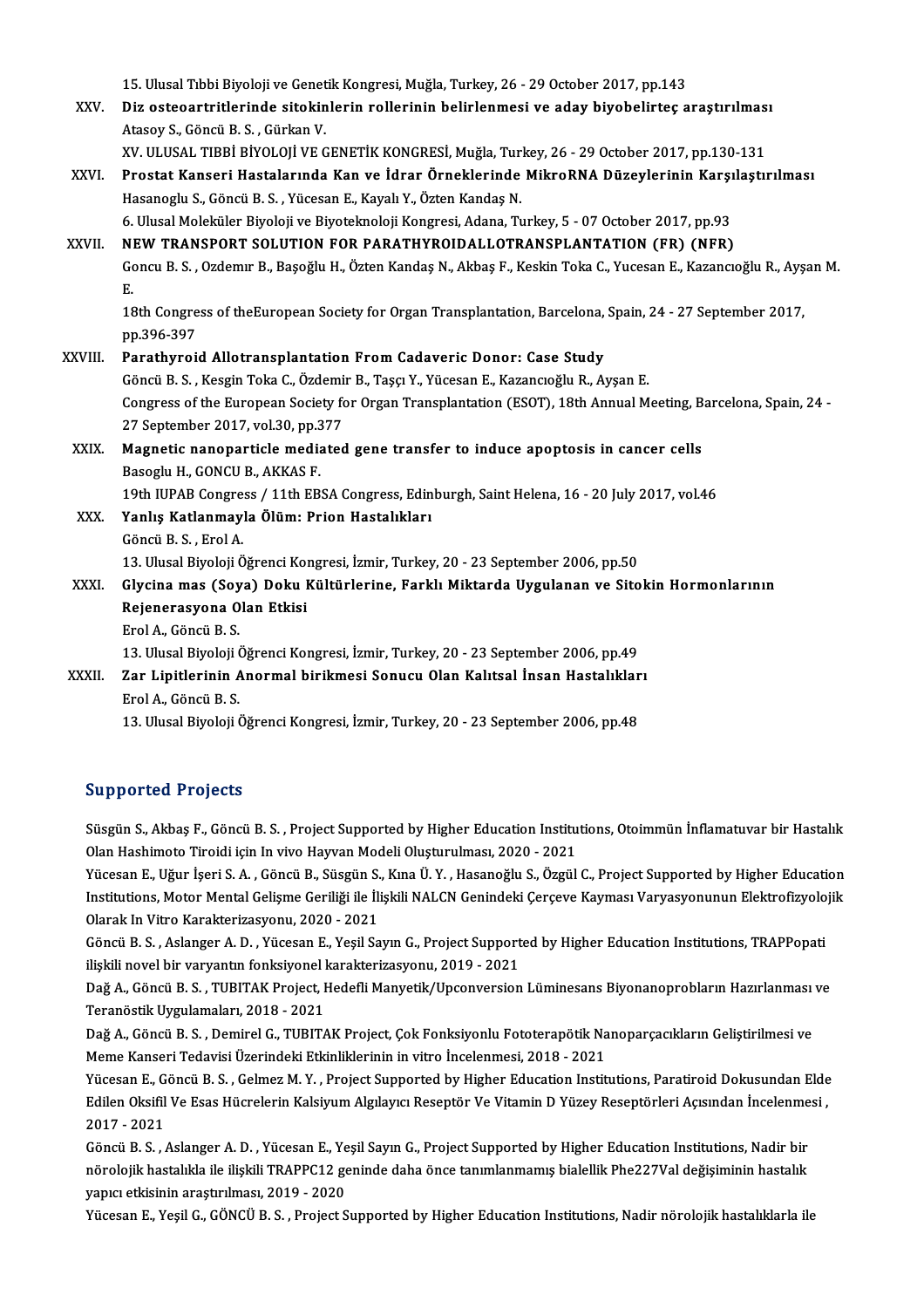ilişkili aday genlerden KCNMA1 ve CACNA1H'deki varyantların patch-clamp yöntemi ile fonksiyonel karakterizasyonu,<br>2019, 2019 ilişkili aday ge<br>2019 - 2019<br>Selengiağlu H ilişkili aday genlerden KCNMA1 ve CACNA1H'deki varyantların patch-clamp yöntemi ile fonksiyonel karakterizasyo<br>2019 - 2019<br>Selepcioğlu H., Göncü B.S. , Yücesan E., Ersoy Y. E. , Project Supported by Higher Education Instit

2019 - 2019<br>Selepcioğlu H., Göncü B. S. , Yücesan E., Ersoy Y. E. , Project Supported by Higher Education Institutions, Paratiroid<br>Allotransplantasyonu Başarısında Serum Anti-CASR Antikor Düzeylerinin Etkinliği, 2018 - 201 Selepcioğlu H., Göncü B. S. , Yücesan E., Ersoy Y. E. , Project Supported by Higher Education Institutions, Paratiroid<br>Allotransplantasyonu Başarısında Serum Anti-CASR Antikor Düzeylerinin Etkinliği, 2018 - 2019<br>Göncü B. S

Allotransplantasyonu Başarısında Serum Anti-CASR Antikor Düzeylerinin Etkinliği, 2018 - 2019<br>Göncü B. S. , Yücesan E., Project Supported by Higher Education Institutions, Soğuk İskemi Süresince Uygulan<br>BAVU Solüsyonunun Pa Göncü B. S. , Yücesan E., Projec<br>BAVU Solüsyonunun Paratiroi<br>Karşılaştırılması, 2017 - 2019<br>Frsov Y. E., Yücesan E., Göncü BAVU Solüsyonunun Paratiroit Hücre Canlılığı, PTH Üretimi ve Kalsiyum-algılayıcı-reseptör Üzerine Etkisinin<br>Karşılaştırılması, 2017 - 2019<br>Ersoy Y. E. , Yücesan E., Göncü B. S. , Ayşan M. E. , Project Supported by Higher E

Karşılaştırılması, 2017 - 2019<br>Ersoy Y. E. , Yücesan E., Göncü B. S. , Ayşan M. l<br>Paratiroid Allotransplantasyonu, 2018 - 2018<br>Cöncü B. Vücesan E. Preject Sunnerted bu His Ersoy Y. E. , Yücesan E., Göncü B. S. , Ayşan M. E. , Project Supported by Higher Education Institutions, İ<br>Paratiroid Allotransplantasyonu, 2018 - 2018<br>Göncü B., Yücesan E., Project Supported by Higher Education Instituti

Paratiroid Allotransplantasyonu, 2018 - 2018<br>Göncü B., Yücesan E., Project Supported by Higher Education Institutions, Pure Alginat ile Oluşturulan<br>Mikroenkapsülasyon ile İntraabdonminal Yolla Paratiroit Hücre Nakli: Kalıc Göncü B., Yücesan E., Project Supported by Higher Education Institutions, Pure Alginat ile Oluşturulan

Öztürk D., Göncü B., Project Supported by Higher Education Institutions, Everolimusun uygulama zamanına bağlı olarak Teknik, 2016 - 2018<br>Öztürk D., Göncü B., Project Supported by Higher Education Institutions, Everolimusun uygulama zamaı<br>ilaç direncine etkisinin kanser hücresinde (Caco-2) P-glikoprotein üzerinden incelenmesi, 2016 - 2018 Öztürk D., Göncü B., Project Supported by Higher Education Institutions, Everolimusun uygulama zamanına ba<br>ilaç direncine etkisinin kanser hücresinde (Caco-2) P-glikoprotein üzerinden incelenmesi, 2016 - 2018<br>Göncü B., Ays

Hiperplazik Ve Adenomatöz Paratiroid Dokularında HLA Sınıf I Ve Sınıf II Antijenlerinin Ekspresyon ve Protein<br>Miktarlarının Karşılaştırılması, 2016 - 2018 Göncü B., Aysan M. E., Ozten Kandas N., Akbaş F., Project Supported by Higher Education Institutions, Sağlıklı, Hiperplazik Ve Adenomatöz Paratiroid Dokularında HLA Sınıf I Ve Sınıf II Antijenlerinin Ekspresyon ve Protein<br>Miktarlarının Karşılaştırılması, 2016 - 2018<br>Hasanoglu S., Göncü B. S. , Atasoy S., Yücesan E., Özten Kandaş N.,

Miktarlarının Karşılaştırılması, 2016 - 2018<br>Hasanoglu S., Göncü B. S. , Atasoy S., Yücesan E., Özten Kandaş N., Project Supported by Higl<br>Prostat Kanserinde İdrarda Biyomarker Olarak MikroRNA'ların Araştırılması, 2015 - 2 Hasanoglu S., Göncü B. S. , Atasoy S., Yücesan E., Özten Kandaş N., Project Supported by Higher Education Institution<br>Prostat Kanserinde İdrarda Biyomarker Olarak MikroRNA'ların Araştırılması, 2015 - 2018<br>Göncü B., Aysan M

Prostat Kanserinde İdrarda Biyomarker Olarak MikroRNA'ların Araştırılması, 2015 - 2018<br>Göncü B., Aysan M. E. , Özten Kandas N., Project Supported by Higher Education Institutions, Sağlıklı,<br>Adenomatöz Paratiroid Dokularınd Göncü B., Aysan M. E. , Özten Kandas N., Project Supported by Higher Education Institutions, Sağlıklı, Hiperplazik Ve<br>Adenomatöz Paratiroid Dokularında Sp110 Miha Antijeninin Etkinliğinin Araştırılması, 2016 - 2017<br>Özten K

Adenomatöz Paratiroid Dokularında Sp110 Miha Antijeninin Etkinliğinin Araştırılması, 2016 - 2017<br>Özten Kandaş N., Sevgi E., Kızılarslan Hançer Ç., TUBITAK Project, Türkiye'de bulunan bazı liken türl<br>etkilerinin belirlenmes Özten Kandaş N., Sevgi E., Kızılarslan Hançer Ç., TUBITAK Project, Türkiye'de bulunan bazı liken türlerinin antiproliferatif<br>etkilerinin belirlenmesi, 2016 - 2017<br>Yücesan E., Göncü B., Başoğlu H., Akbaş F., Özten Kandas N.

Yücesan E., Göncü B., Başoğlu H., Akbaş F., Özten Kandas N., Aysan M. E., Project Supported by Higher Education

### Memberships / Tasks in Scientific Organizations

Memberships / Tasks in Scientific Organizations<br>Middle East Society for Organ Transplantation, Member, 2021 - Continues, Turkey<br>Transplantasyon Immünalajisi ve Constiži Derneži (TICED), Member, 2020, Conti Transportingo 7 Tablis in Scientinic Organizations<br>Middle East Society for Organ Transplantation, Member, 2021 - Continues, Turkey<br>Transplantasyon İmmünolojisi ve Genetiği Derneği (TİGED), Member, 2020 - Continues, Turkey<br> Middle East Society for Organ Transplantation, Member, 2021 - Continues, Tu<br>Transplantasyon İmmünolojisi ve Genetiği Derneği (TİGED), Member, 2020 -<br>European Society of Organ Transplantation, Member, 2017 - Continues, Ital Transplantasyon İmmünolojisi ve Genetiği Derneği (TİGED<br>European Society of Organ Transplantation, Member, 201'<br>Biyoteknoloji Derneği, Member, 2017 - Continues, Turkey Biyoteknoloji Derneği, Member, 2017 - Continues, Turkey<br>Scientific Refereeing

S<mark>cientific Refereeing</mark><br>BIOPRESERVATION AND BIOBANKING, Journal Indexed in SCI-E, July 2021<br>BIOPRESERVATION AND BIOPANKING Journal Indexed in SCI-E, May 2021 BIOPRESERVATION AND BIOBANKING, Journal Indexed in SCI-E, May 2021<br>BIOPRESERVATION AND BIOBANKING, SCI Journal, July 2020 BIOPRESERVATION AND BIOBANKING, Journal Indexed in SCI<br>BIOPRESERVATION AND BIOBANKING, Journal Indexed in SCI<br>BIOPRESERVATION AND BIOBANKING, SCI Journal, July 2020

# BIOPRESERVATION AND BIOBANKING, SCI JOUTHAL, JI<br>Edit Congress and Symposium Activities

Edit Congress and Symposium Activities<br>IMUGEN'21, Invited Speaker, İstanbul, Turkey, 2021<br>8. Dünye Nedir Hestallder Günü, İnvited Speaker, İst 1 IMUGEN'21, Invited Speaker, İstanbul, Turkey, 2021<br>8. Dünya Nadir Hastalıklar Günü, Invited Speaker, İstanbul, Turkey, 2020

### **Citations**

Citations<br>Total Citations (WOS):66<br>b.indox (WOS):5 h-index (WOS):5